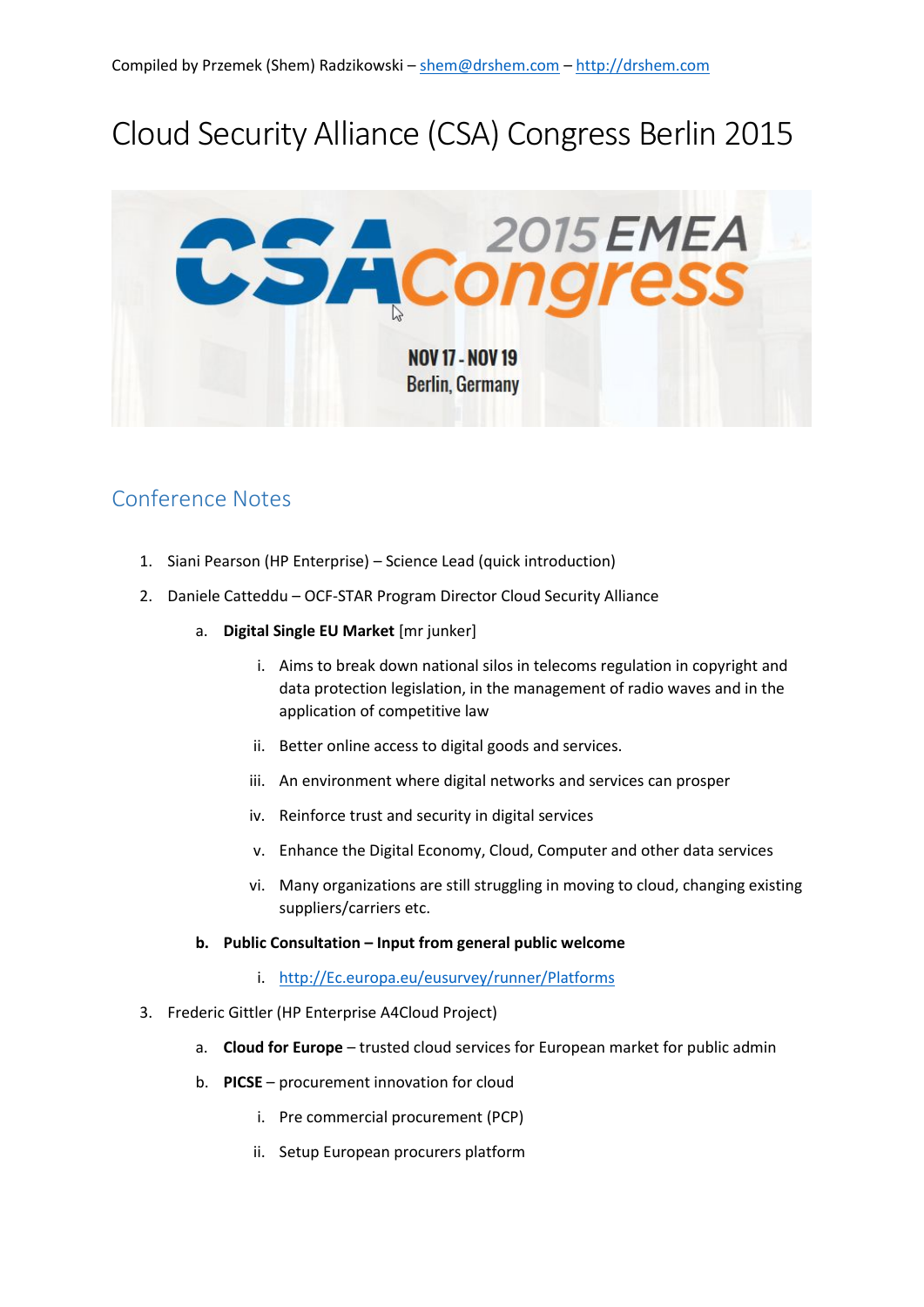- iii. Build on collaborative model from Helix Nebula to engage with providers and customers for cloud
- iv. Make procurement for cloud services simpler
- c. **SLA-Ready** Make Cloud SLA readily usable in the EU private sector
	- i. Avoid take it or leave it attitude by providers
	- ii. Avoid lack of privacy and data security
	- iii. Avoid Provider lock-in and lack of standardization
	- iv. Avoid Jurisdictional issues and law
- d. **A4Cloud**  accountability for cloud and other future internet services
	- i. The project has built methods and tools which combine:
		- 1. Risk analysis
		- 2. Policy definition and enforcement
		- 3. Monitoring
		- 4. Compliance auditing
		- 5. A4clooud.eu reference architecture
- e. **SPECS** secure provisioning of cloud services
	- i. Develop and implement and open source framework to offer Security as a service based on SLAs and security parameters
		- 1. Enable user=centric negotiation of cloud SLA
		- 2. Monitoring in real-time the fulfilment of SLA
		- 3. Enforcing SLA to keep sustained QoSec
- f. Why are some organizations still not going into the cloud?
	- **i. Ongoing Legal barriers** and legal uncertainty
	- ii. Data encryption and where data lives is still an issue
	- iii. Classification of data into three levels may help (high, med, low)
		- 1. All these discussions are around PII but what if we used homomorphic encryption and let the end user be the holder of keys for their own data. Many of these problems stems from the fact that there is no body that end users/companies/governments trust to hold/store the private keys.
- 4. Said Tabet Senior Technologist office of CTO EMC Corp Ireland
	- a. Governance accountability compliance in the cloud workshop
	- b. Beyond cloud connected devices, embedded systems, IoT plus cloud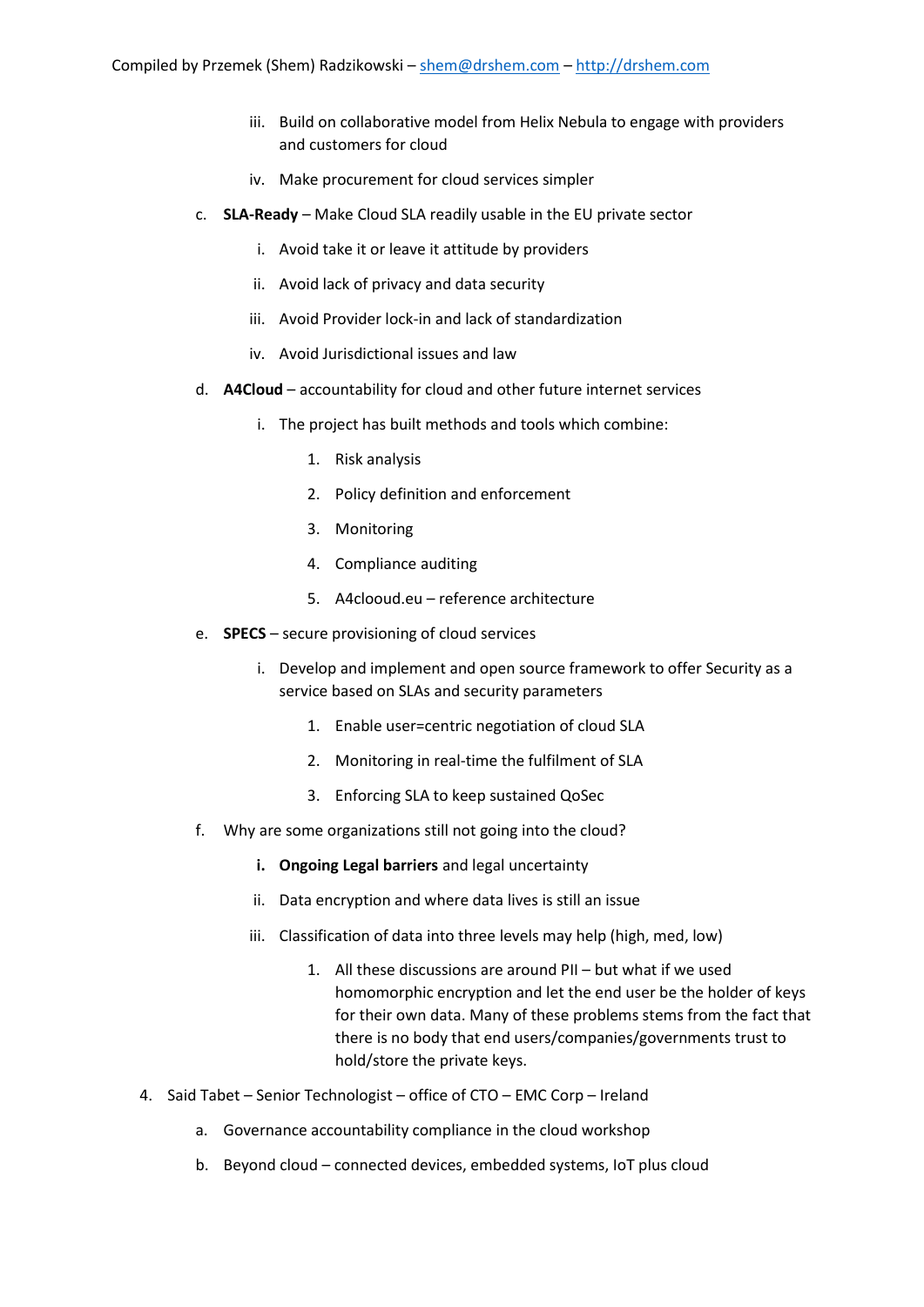- c. Accelerated pace of adoption in recent years
- d. Rise of Hybrid Cloud
- e. **SPECS ViPR** provision of storage on S3.
- f. Classification of security levels.
- g. Privacy Level Agreement (PLA) v2 compliance big push on this.

### **5. Bruce Schneier – What to expect in next 12 months**

- a. Seeing a variety of attackers, you'll hear a lot of cyber war talk
- b. People being herded to move to the cloud, devices, phones, and soon the desktop OS
- c. Can't tell difference between APT (advanced persistent threat) i.e., Government or State vs an individual player in basement of the house – they all use the same tactics – "when you're attacked in cyber space you can call any number of people to help you – but the legal regime depends on two things, legal jurisdiction and why someone attacked you.
- d. **Relative security** how secure are you compared to the other guy. Most hackers will go after the easiest target. APTs on the other hand, "want" to get something and are prepared to engage well-protected infrastructure.
- e. Most hacking is political hacking, non-financial hacking, e.g.: Sony having everything published, Ashley Madison database leak etc.
- f. Time from **Theft** of data to **Monetization** is very short, now reaching days, rather than months
- g. Governments getting more involved in privacy policies. Some are asking us to violate our privacy policies in the name of security.
- h. The big are getting bigger.
- i. Buyers can't tell the difference between bad products and good the bad will drive out good products. The most secure products are not going to win because there are too many products on the market which only confuse the end users.
- j. **Prospect theory** loss aversion: risk averse when it comes to gains but risk seeking when it comes to losses. Seeing this in security space more and more, particularly when the cost of security is on the rise and threats keep getting larger.
- k. **People matter during response to a threat**. You can automate most of the things about security, but not during response phase. You can't outsource decision making, how to you respond, what should you do now? During security response there is a change in who is in charge – from technology to people. (Zurich airport analogy – bomb joke)
- l. **OODA loop** Mr John Boyd US Air Force Observe, Orient, Decide and Act Some players are already starting to apply this to cybersecurity. Originally used during combat operations. [https://en.wikipedia.org/wiki/OODA\\_loop](https://en.wikipedia.org/wiki/OODA_loop)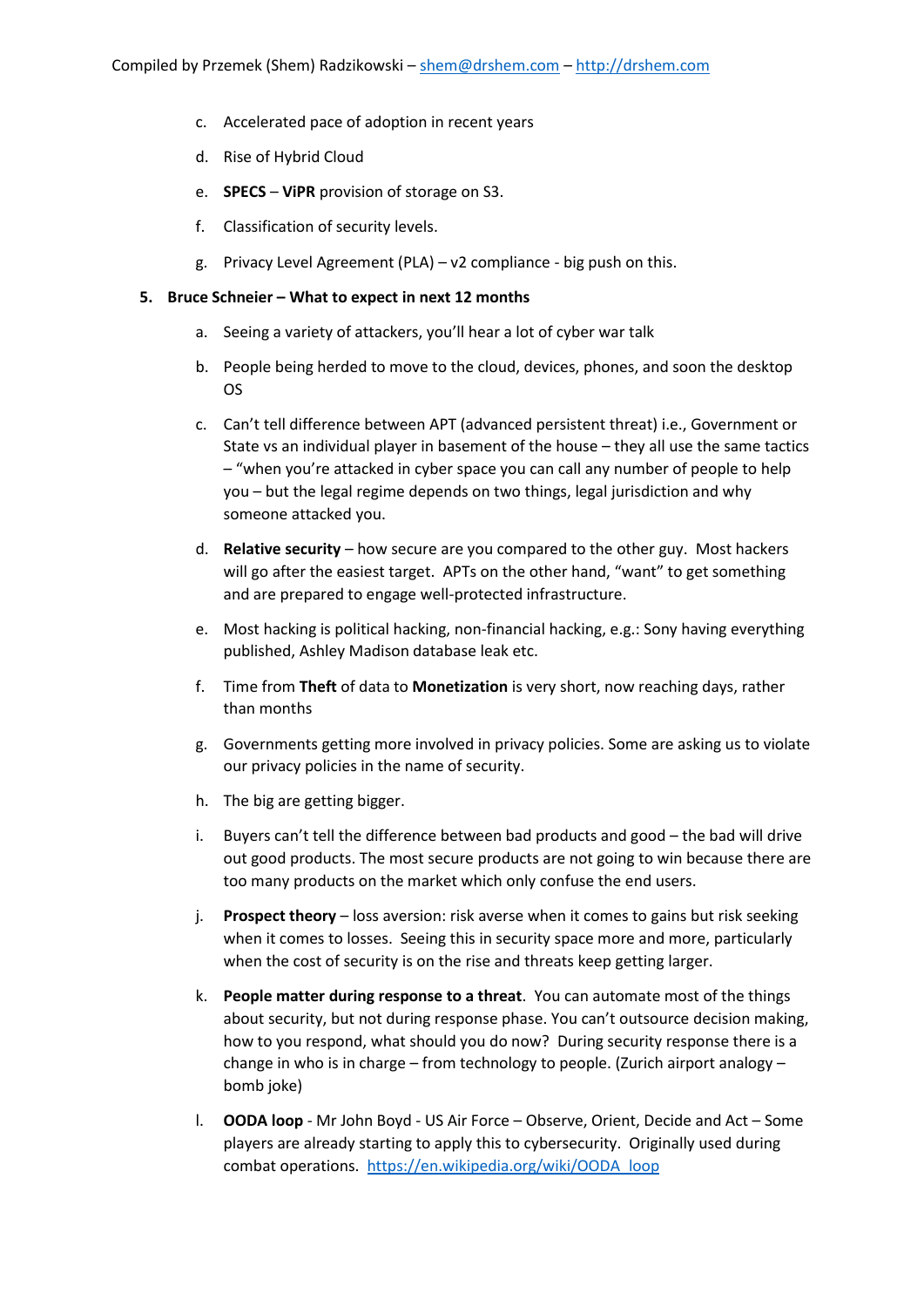### 6. Panel: **Cloud Trust and Security Innovation**

- a. Nathaly Rey EMEA Head of Trust, Google for Work
	- i. Cloud policy is being driven by government and large enterprise. This is good for SME because their cloud platform operates at the same level as securitydemanding clients.
	- ii. Security by tickbox in past, policy was too prescriptive without giving any thought to individual organizational needs. Frequently, one size does not fit all.
- b. Said Tabet, Senior Technologist, CTO Office EMC
- 7. Thomas (Microsoft)
	- a. How do we attract people into government rather than fancy private sector companies? Population is getting older and we need to ensure that intellectual knowledge remains in the public sphere.
- 8. David Lenoe, Director, Secure Software Engineering Adobe Systems
	- a. What happens **When Security Tools Collide**
		- i. Crowd Source security via community has had some good results for Adobe.
		- ii. Signal Sciences
		- iii. Bugcrowd Broad skills and niche areas
- 9. NIST Presentation NIST Cloud Computing Program
	- a. Cloud computing reference architecture **NIST SP 500-292**
	- b.  $\rightarrow$  developed with CSA TCI
	- c. NIST Rubik's cube a security matrix
	- d. Heat MAP -- 50-299 heat map of aggregated CIA security indexes
- 10. **Akamai Threat intelligence** at the cloud CDN Content delivery network
	- a. Or Katz, Principal Security Researcher @or\_katz
		- i. DDoS attacks are on the rise and are now starting to be seen as a smokescreen for the "real" or "secondary" attack and ultimate exfiltration of data.
		- ii. Security becoming a game of Hide and Seek playground for Akamai Cloud network
		- iii. Find malicious activity and create actionable threat intelligence
		- iv. 170,000 servers, 750+ cities, 92 countries
		- v. 2 trillion hits per day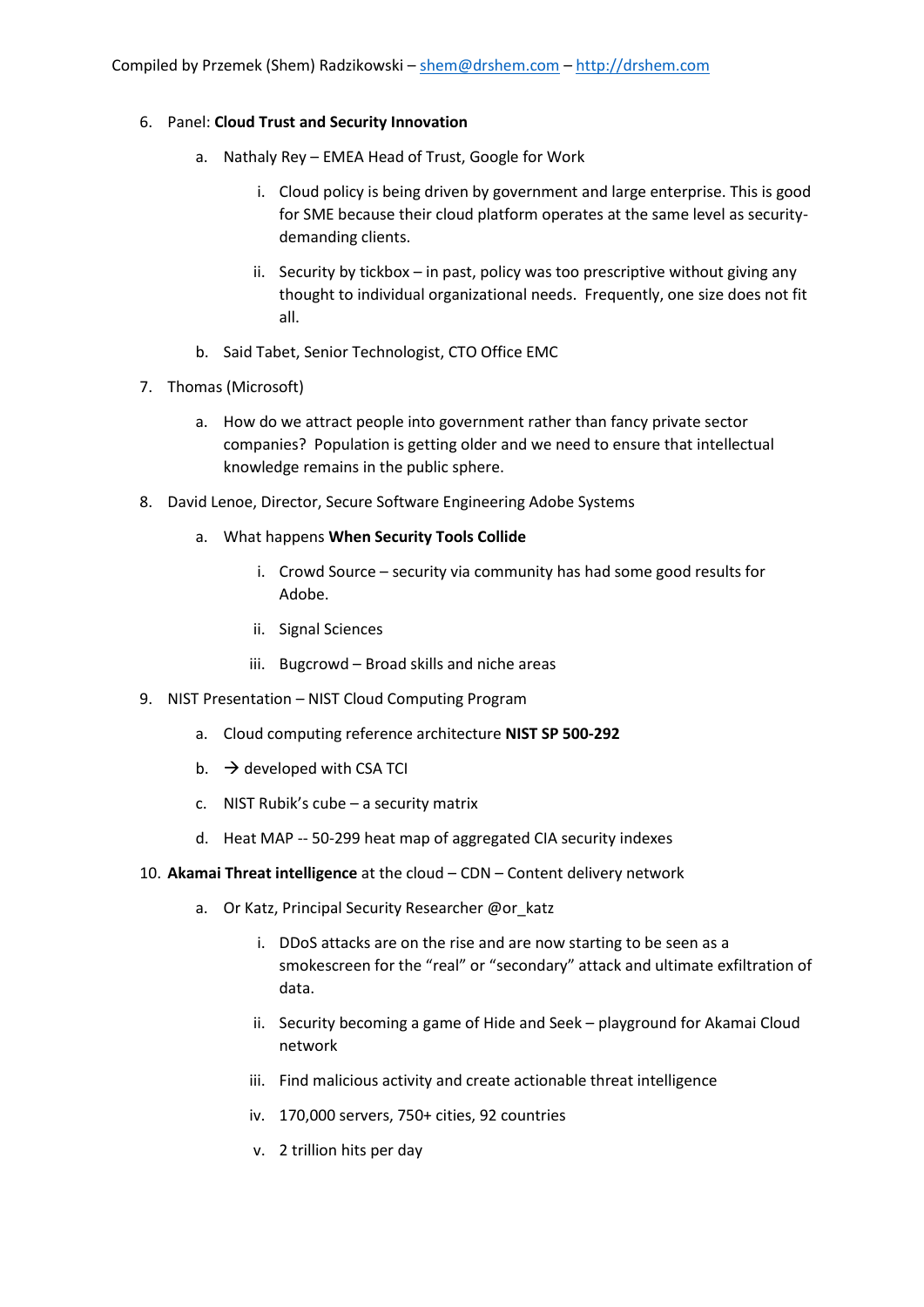- vi. 260+ terabytes of compressed daily logs
- vii. 15-30% of all web traffic
- b. Ezra Caltum Senior Researcher @aCaltum
	- i. Have seen **brute force attacks up to 10,000** password attempts per hour using distributed cloud networks. Current countermeasures don't cope well since Distributed-brute-force using only a few attempts per hour per source IP does not trigger current thresholds. In order to detect brute force patterns the scope of monitoring needs to be expanded across many cloud environments.
	- ii. Most botnets are running on the same network/cloud as target
	- iii. Most botnets were active at least 2 months before being detected
	- iv. **Tactical control** block any login attempts initiated from detected botnet
	- v. **Strategic controls** adjust security control brute force rate mitigations.
	- vi. GEO intelligence restricting geo location isn't easy since it cuts out a considerable users of service
	- vii. Present threat intel detection based on cross targeted correlation
	- viii. Future threat intel forecasting based on patterns
	- ix. Summary cloud can give unique actionable threat intelligence when we are able to utilize **cross-target correlation data**

#### 11. Marillano - **State of the art analysis** – **Spanish & Peruvian Chapters** (CSA)

- a. Why they go to the cloud? When they do, are they happy with services they receive?
- b. Consumers don't care about the location of CSP / datacentre
- c. Why people move back from the cloud (out of the cloud)
	- i. Cloud is maturing so this is strange, why is this happening?
	- ii. Out of cloud and private cloud unsatisfied with service and inability to fully migrate data
	- iii. People are moving out because they aren't happy with service
		- 1. Unclear yet as to what are the reasons?
	- iv. Shadow IT occurrence
		- 1. Impossible (45%), doesn't happen (25%), already happening (5%)
	- v. Uses of Cloud Services
		- 1. Mail (70%), storage (50%), web (45%), erm/crm (25%), business sw (25%), others (3%)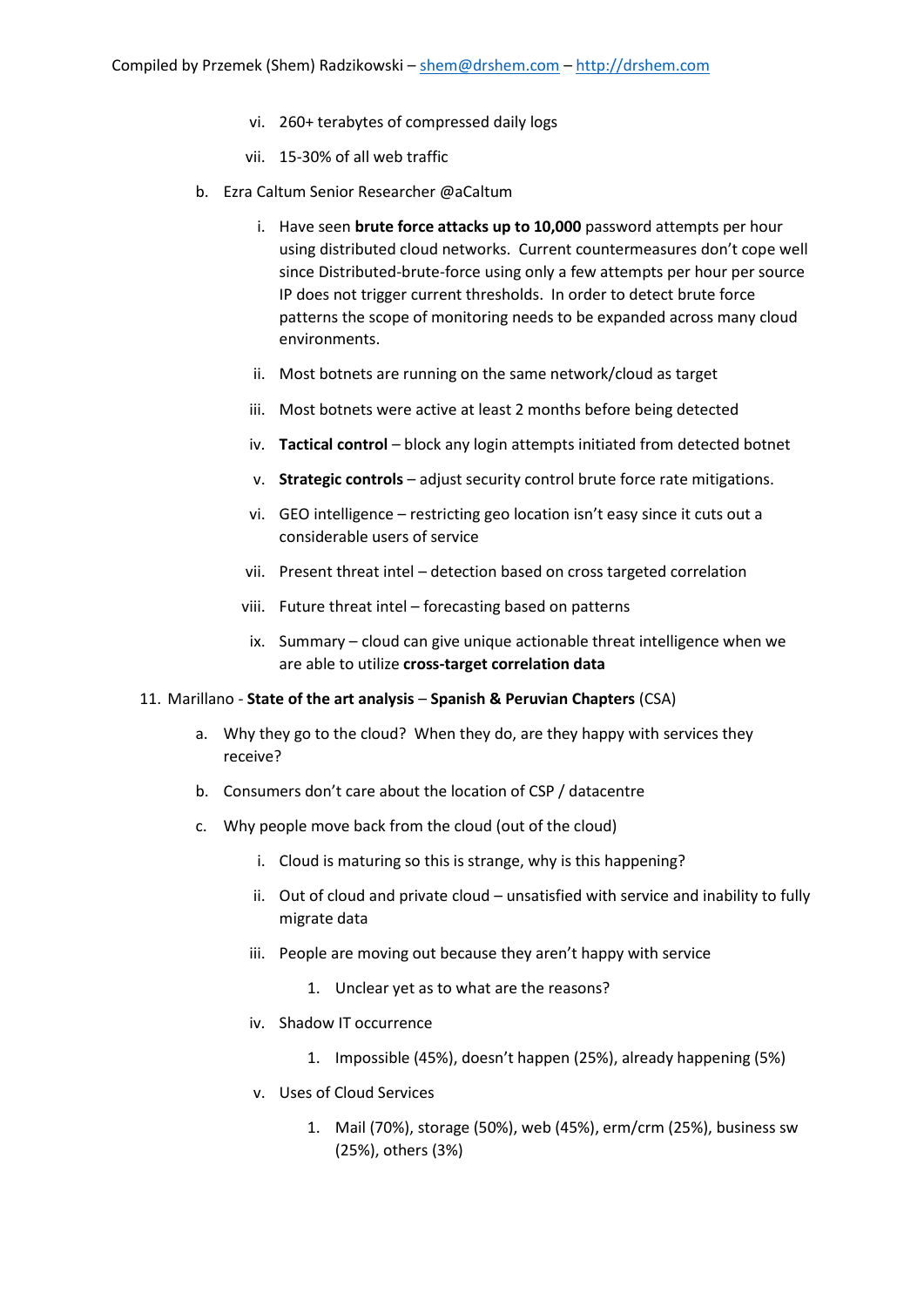- vi. Do you know about certification Certifications (CCSK 50%) –
- 12. **Waverly Labs** CSA **SDP Software Defined Perimeter Working Group** Huanita (Open source code project for software defined perimeter to defend cloud applications from DDoS
	- a. DHS Problems largest department in US
	- b. SDP aims to be able to withstand 1TB throughput
	- c. SDP Control & ID Planes are separate (input from OWASP working groups) similar architecture to SDN controllers / SDN switching plane.
	- d. Monitoring Service and Logging is part of the spec
		- i. Volume
		- ii. Connection close events
		- iii. Num of open connections
		- iv. Messages per second etc.
	- e. SDP What's different
		- i. Standardization of "need to know"
		- ii. Device attestation before authentication
		- iii. Mutual TLS
	- f. **Single packet authorization** (SPA) is used to initiate any and all communication
	- g. **Blackens the server**: the server will not respond to any connections
	- h. Open Source SDP Anti-DDoS assumptions
		- i. Easy to spoof millions of IP addresses
		- ii. Not easy to spoof millions of phone numbers or authenticated devices
		- iii. Stack multiple factors together to verify access
		- iv. Verify first, then the login (reverse the process)
	- i. Hard problems (what we are looking for are legitimate packets and dropping everything as quickly as we can):
		- i. Filtering
		- ii. APIs between components
		- iii. Using existing open source components
	- j. Port knocker (we want to minimize it down to only 32 bytes)
	- k. Possible to join the open source team (14 people on conf calls)
- 13. EU cloud initiative
	- a. PPP, public private partnership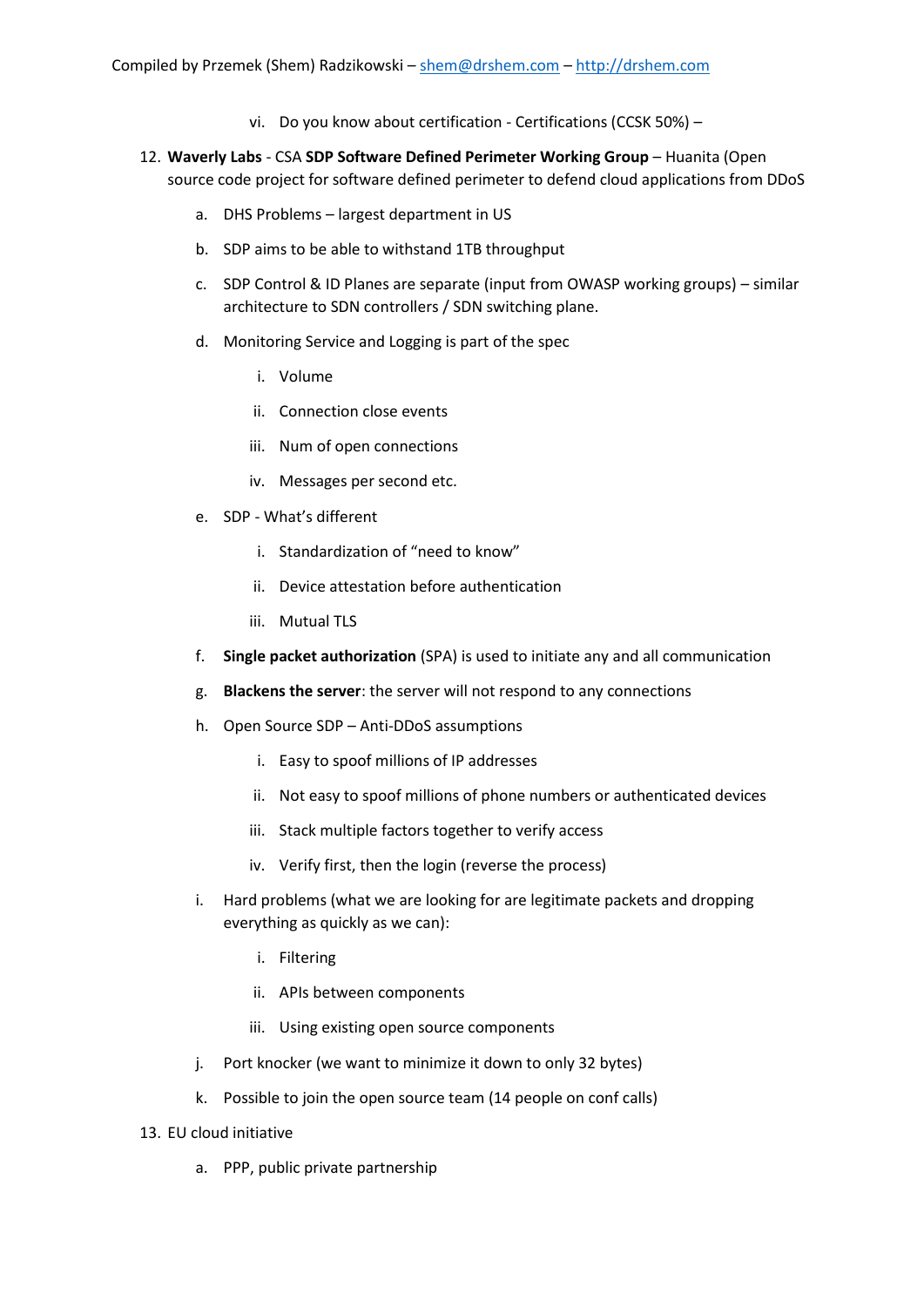- b. C-SIG cloud select industry group
- c. European cloud partnership (ECP)
- d. E-identification and services (eIDAS) regulation
- e. Network and information security (NIS)
- f. General Data protection regulation (GDPR)
- g. EU Cloud Stragecy for Certification
	- i. Cloud Certification schemes list
	- ii. Cloud Certification Metaframework
- h. Cloud for Europe
- i. Helix Nebula Science Cloud
- j. European Commission Cloud1 ready for consumption by Dec 2015
- 14. Walking the talk Marnix Dekker CISO team, European Commission
	- a. [Marnix.dekker@ec.europa.eu](mailto:Marnix.dekker@ec.europa.eu) [\(philippe.merle@ec.europa.eu\)](mailto:philippe.merle@ec.europa.eu)
	- b. 3600 employees in IT in EC / 50,000 employees
	- c. 1600 systems / centralized and decentralized / 500 million euro budget
	- d. At IT department (aka DIGIT) :
		- i. 160 million spent 'centrally', of which 100 million is spent on infra
- 15. Radu Popescu-Popescu, president ICAM and one of the founders of Fraunhofer
	- a. Gave background on Fraunhofer institute and ICT/Security efforts
	- b. IoT estimate 50 billion by 2010, 200 billion devices by 2020
	- c. We are coming into a world where devices, are instrumented, interconnected, and intelligent – SMARTER world.
	- d. **IPfication** of devices "the most profound technologies are those that disappear" zero-gateway architecture,
		- i. Industrie 4.0/Industrial Internet/Internet of Everything IoE, Internet of Things IOT/ Cyber Physical Systems
		- ii. Top 10 Cyber threats on ICS, Industrial control systems
	- e. **IoT - Cisco is working on a FOG project**, analogous to Cloud which tries to cloudify / **fogify** commodity devices/appliances/factories. <http://www.cisco.com/web/solutions/trends/iot/fog-computing.html>
	- f. **Fata morgana effect** (mirage) there is no secure system, we can improve but we never achieve a completely secure system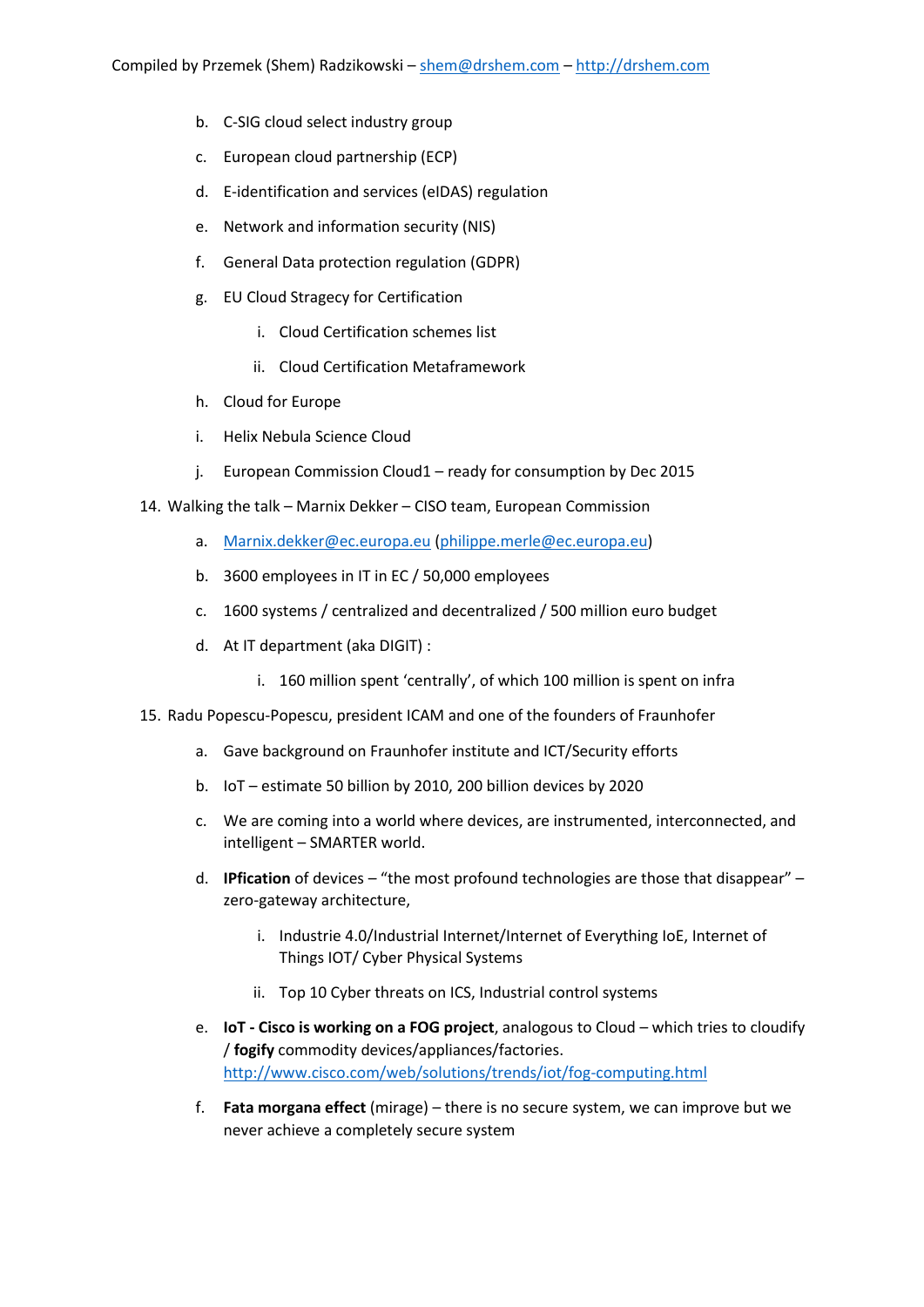- i. Solution **learn, how to live in an insecure cyber space**, rather than hope, technology could provide 100% secure system
- g. Security by Design dream or reality a statement designed to silence people who want answers. The manufacturers don't want you to know that they don't have a bulletproof solution to the security problem.
- h. What is trust without identity… identity of persons, objects, services -- of everything? This leads to a certification o everything in the space of **Cyber Physical (CP) Systems**
- i. [Radu.popescu-zeletin@fokus.fraunhofer.de](mailto:Radu.popescu-zeletin@fokus.fraunhofer.de)
- 16. Matthew Goodrich Director FedRAMP, US GSA, OCSIT GSA General Services Administration
	- a. USG Approach to Cloud and a Need for Common Standards
	- b. **800 series of NIST documents** (853 security catalogue)
	- c. Had to put together a way which would allow the government to trust each other
	- **d. (837 series easy to understand)**
		- i. Select auth controls
		- ii. Identify the risk and authorize it for us
		- iii. Continuous monitoring etc.
- **17. Gwendal Le Grand, director of technology and innovation, French data protection authority**
	- a. CNIL three guides in English , PIA Tools, PIA Methodology, Measures for the privacy risk treatment
- 18. **SAFECode** (Software Assurance Forum for Excellence in Code) <http://www.safecode.org/about-safecode/>
	- a. Software runs all sorts of hardware
	- b. Jeep urged to update cars to stop hackers
	- c. "if you put software on a donkey, you can hack the donkey"
	- d. Most software developers have great university degrees, but next to no formal security training.
	- e. SAFECode/training
		- i. Secuire memory handling
		- ii. Threat modelling
		- iii. Xss etc…
	- f. **Common Criteria** isn't something you need in this day and age, twenty years too late.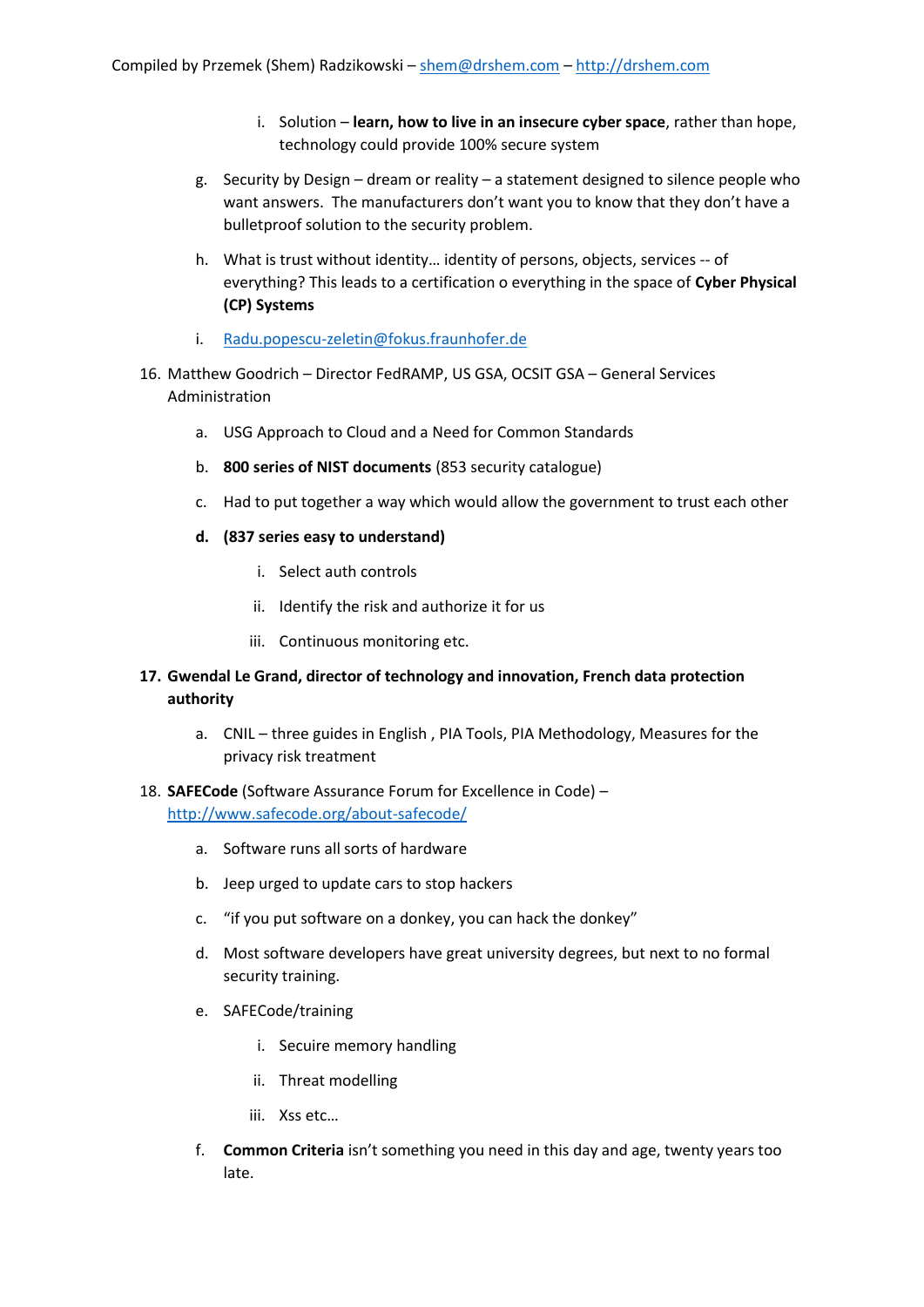- g. Darknet **TheRealDeal** and other exploit resources
- h. Life Expectancy "Attesting to software security is the same as attesting that you won't die in the next five years"
- 19. **Emerging Approaches in a Cloud** –Connected Enterprise: Containers and Microservices
	- a. Anil Karmel, Co-founder and CEO, C2 Labs, Co-Chair, NIST Cloud Security Working Group
	- b. Hybrid cloud is becoming the defacto norm
	- c. Relative to 2006, cybercrimes increased by 782% / new malware detected every 3 minutes
	- d. **Mosaic effect** two pieces of info, put together mean something to someone
	- e. Microservices highly decoupled and modular with services organized around capabilities (example, Docker)

#### 20. Krishna, CTO Netskope

a. How data can be breached in the cloud – pushing his own company agenda and tools.

### 21. **Quantum computing** – quantum protection

- a. Although quantum computing promises huge gains in processing, we still have the problems of standard PKI, such as Quantum key distribution (QKD)
- b. Quantum-resistant (notice that algorithms for encryption and signatures
- c. CSA Quantum-safe security working group
- 22. **Shittu O. Shittu** SIEM, state of logging and event management
- 23. Patrick Kerpan CEO cohesive networks
	- a. Overlay networks will become the norm
		- i. Hardware you can't get to; and
		- ii. Hypervisors you don't control
	- b. Limit of users access
	- c. Google / BeyondCorp have already assumed that the internal network is as dangerous as the internet. They are making appropriate changes to their infrastructure to address these.
		- i. Overlay networks to the rescue…
	- d. IoT is not the internet of things, it will be the **internets of things.** Meaning, every IoT connected device will operate on an abstracted
	- e. Organizations will run overlay networks over trunks out on the real internet.